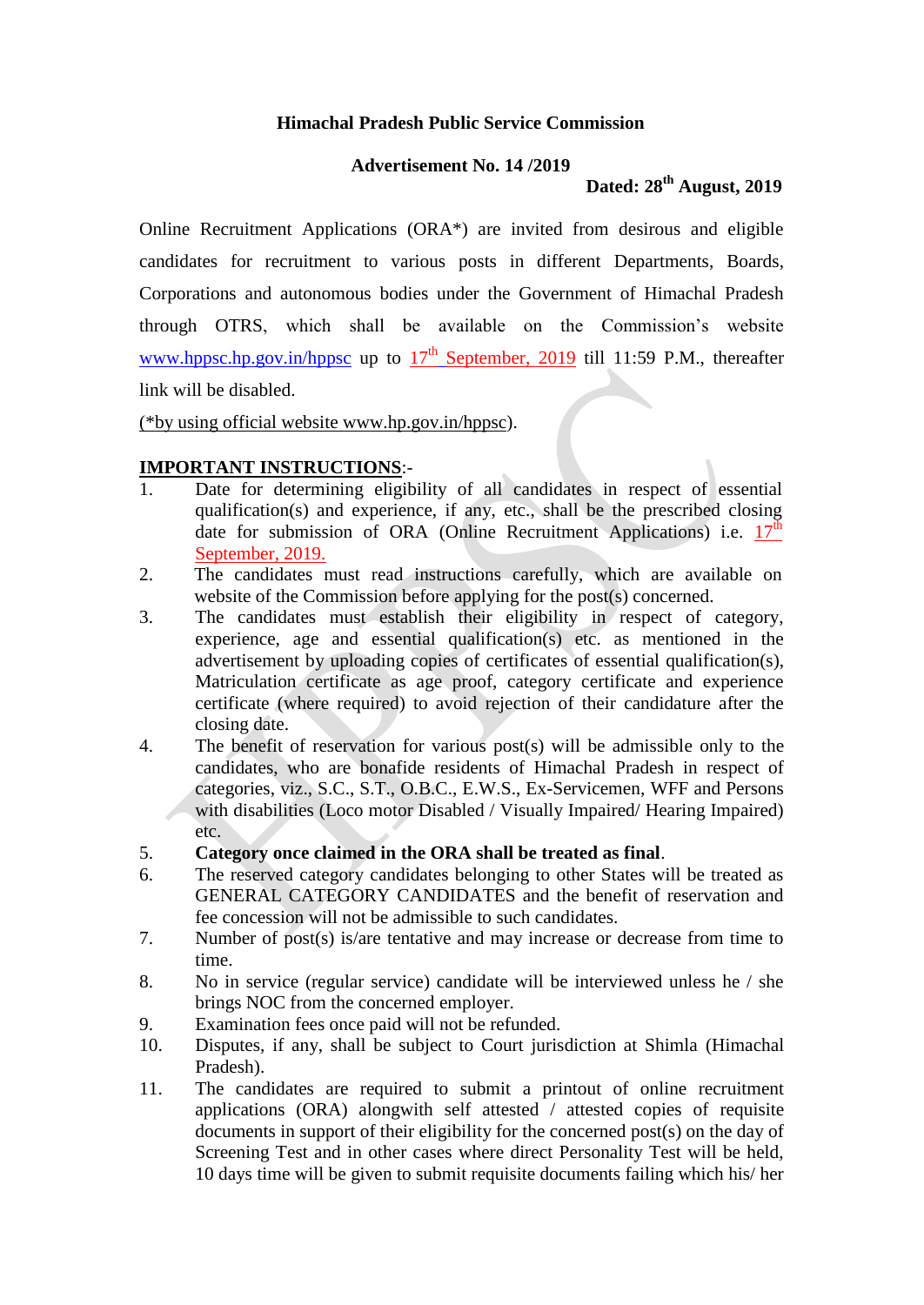candidature shall stand finally rejected as per essential qualification(s) for the concerned post(s). No extra time will be given for submission of any documents.

| List of documents to be submitted on the day of Screening Test (CBT or       |                                                                              |  |  |  |
|------------------------------------------------------------------------------|------------------------------------------------------------------------------|--|--|--|
|                                                                              | offline Test)/ Examination or as and when asked by the Commission:-          |  |  |  |
| That pdf copies of following documents/ certificates are provided in support |                                                                              |  |  |  |
| of claims made/information given in the Online Recruitment Application:-     |                                                                              |  |  |  |
| $\mathbf{i}$                                                                 | Degree/ Diploma certificates along with Marks Sheets of all years in         |  |  |  |
|                                                                              | support of Educational Qualifications. The provisional certificate(s)        |  |  |  |
|                                                                              | along with marks sheets of all semesters/ years.                             |  |  |  |
| $\rm ii)$                                                                    | Matriculation certificate for age proof.                                     |  |  |  |
| $\overline{iii}$                                                             | Experience certificate(s) wherever required.                                 |  |  |  |
| iv)                                                                          | Category certificate(s) in support of their eligibility, if any, viz., S.C., |  |  |  |
|                                                                              | S.T., O.B.C., E.W.S., Ex-Servicemen, WFF and Persons with disabilities       |  |  |  |
|                                                                              | etc.etc. All these certificates alongwith undertaking wherever               |  |  |  |
|                                                                              | required, should be on Performa prescribed by the Government of              |  |  |  |
|                                                                              | H.P. from time to time. Scheduled Castes, Scheduled Tribes and Other         |  |  |  |
|                                                                              | Backward Classes Certificates should be in accordance with the               |  |  |  |
|                                                                              | instructions of the Govt. issued vide letter No. PER (AP)-C-F(10)-4          |  |  |  |
|                                                                              | $/2010$ dated $5th$ August, 2019.                                            |  |  |  |
| V)                                                                           | Order/ letter in respect of equivalent Educational Qualifications            |  |  |  |
|                                                                              | claimed, indicating the authority (with number $\&$ date) under which it     |  |  |  |
|                                                                              | has been so treated.                                                         |  |  |  |
|                                                                              | Note:- Strike out whichever is not applicable.                               |  |  |  |

Detail of post(s) and eligibility conditions are given as under:-

### **Item No. I: H.P. Board of School Education under the Department of Education, H.P.**

| Name of post: Law Officer Class-II   No. of post(s): 01 post (UR)                 |  |  |  |
|-----------------------------------------------------------------------------------|--|--|--|
| (on Contract basis)                                                               |  |  |  |
| Pay band: ₹ 10300-34800/- + ₹ 4400/- (Grade Pay)                                  |  |  |  |
| (Contract appointees will get fixed Contractual emoluments as admissible)         |  |  |  |
| Age: Between 18 and 45 years.                                                     |  |  |  |
| <b>Essential Qualification:-</b>                                                  |  |  |  |
| $(i)$ A professional degree in Law from a recognized University or its equivalent |  |  |  |

(i) A professional degree in Law from a recognized University or its equivalent.

(ii) At least 5 years experience as an advocate.

# **Desirable Qualification**:-

Knowledge of customs, manner and dialects of H.P. and suitability for appointment in the peculiar conditions prevailing in the Pradesh.

### **Item No. II: H.P. State Electricity Board Ltd. under the Department of MPP & Power, H.P.**

|                                                                           | Name of post: Assistant Engineer   No. of post(s): 35 posts {UR=15, Gen. Ex-   |  |  |
|---------------------------------------------------------------------------|--------------------------------------------------------------------------------|--|--|
|                                                                           | (Electrical) Class-I (on Contract basis)   SM=03, EWS=04, SC=05, ST=02, ST-Ex- |  |  |
|                                                                           | $SM=01$ , OBC=03, OBC-Ex-SM=01 and                                             |  |  |
|                                                                           | Persons with disability (VI) (UR) = $01$ }                                     |  |  |
| Pay band: ₹ 16650-39100/- + ₹ 5800/- (Grade Pay)                          |                                                                                |  |  |
| (Contract appointees will get fixed Contractual emoluments as admissible) |                                                                                |  |  |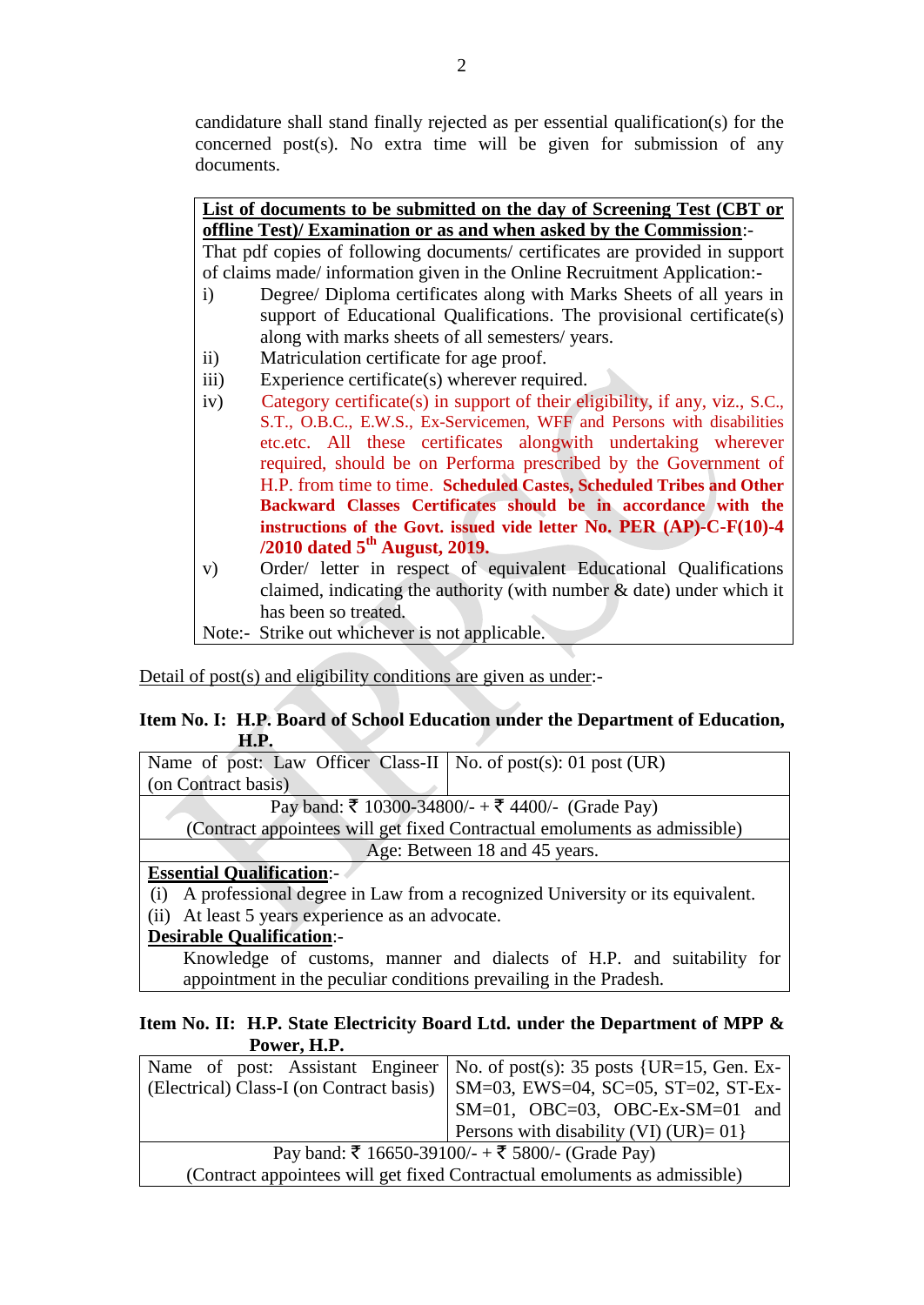#### Age: Between 18 to 45 years.

# **Essential Qualification**:-

Regular /full time Degree in Electrical Engineering or Electrical & Electronics Engineering from a recognized Institution / University duly approved by the AICTE or AMIE from Institution of Engineering (India Calcutta) or Exservicemen who have the relevant equivalence to a recognized Degree in above stream /discipline recognized by the Govt. of India for AE (E) posts.

**Note:** The candidates who possess the qualification of AMIE from institution of Engineering, Calcutta and are enrolled with the Institution with permanent recognition upto 31.05.2013 would be eligible for the consideration for the jobs in view of clarification conveyed by the MHRD vide letter No. 11- 15/2011-AR (TS.II) dated 06.12.2012.

## **Desirable Qualification(s)**:-

- i) Experience of working in Design/Construction in hilly area.
- ii) Knowledge of customs, manner and dialects of H.P. and suitability for appointment in the peculiar conditions prevailing in the State.

### **Item No. III: H.P. General Industries Corporation Ltd. under the Department of Industries, H.P.**

| Name of post: Deputy Manager ( $F&A$ )   No. of post(s): 01 post (UR)    |  |  |  |  |
|--------------------------------------------------------------------------|--|--|--|--|
| Class-II (on regular basis)                                              |  |  |  |  |
| Pay band: ₹ 15600-39100/- + ₹ 5400/- (Grade Pay)                         |  |  |  |  |
| Age: Between 18 to 45 years.                                             |  |  |  |  |
| <b>Essential Qualification:-</b>                                         |  |  |  |  |
| M.Com / MBA (Finance) / CA/ ICWA/ CS with 2 years experience in public / |  |  |  |  |

private sector.

**Note: Two years experience in Finance & Accounts line.** 

### **Desirable Qualification**:-

Knowledge of customs, manner and dialects of H.P. and suitability for appointment in the peculiar conditions prevailing in the State.

# **Item No. IV: H.P. Infrastructure Development Board under the Department of Finance, H.P.**

| Name of post: Assistant General   No. of post(s): 01 post (UR) |  |  |  |  |
|----------------------------------------------------------------|--|--|--|--|
| Manager (Finance) Class-I (on regular                          |  |  |  |  |
| basis)                                                         |  |  |  |  |
| Pay band: ₹ 15600-39100/- + ₹ 6600/- (Grade Pay)               |  |  |  |  |
| Age: Between 18 to 45 years.                                   |  |  |  |  |
| <b>Essential Qualification:-</b>                               |  |  |  |  |

Should have passed CA or MBA (Finance) (CA will be given preference) with 5 years working experience in relation to infrastructure projects, finance, taxation and commercial matters etc. The candidate should have been involved with the implementation of PPP mode projects across three or more infrastructure sectors. **Desirable Qualification**:-

Knowledge of customs, manner and dialects of H.P. and suitability for appointment in the peculiar conditions prevailing in the State.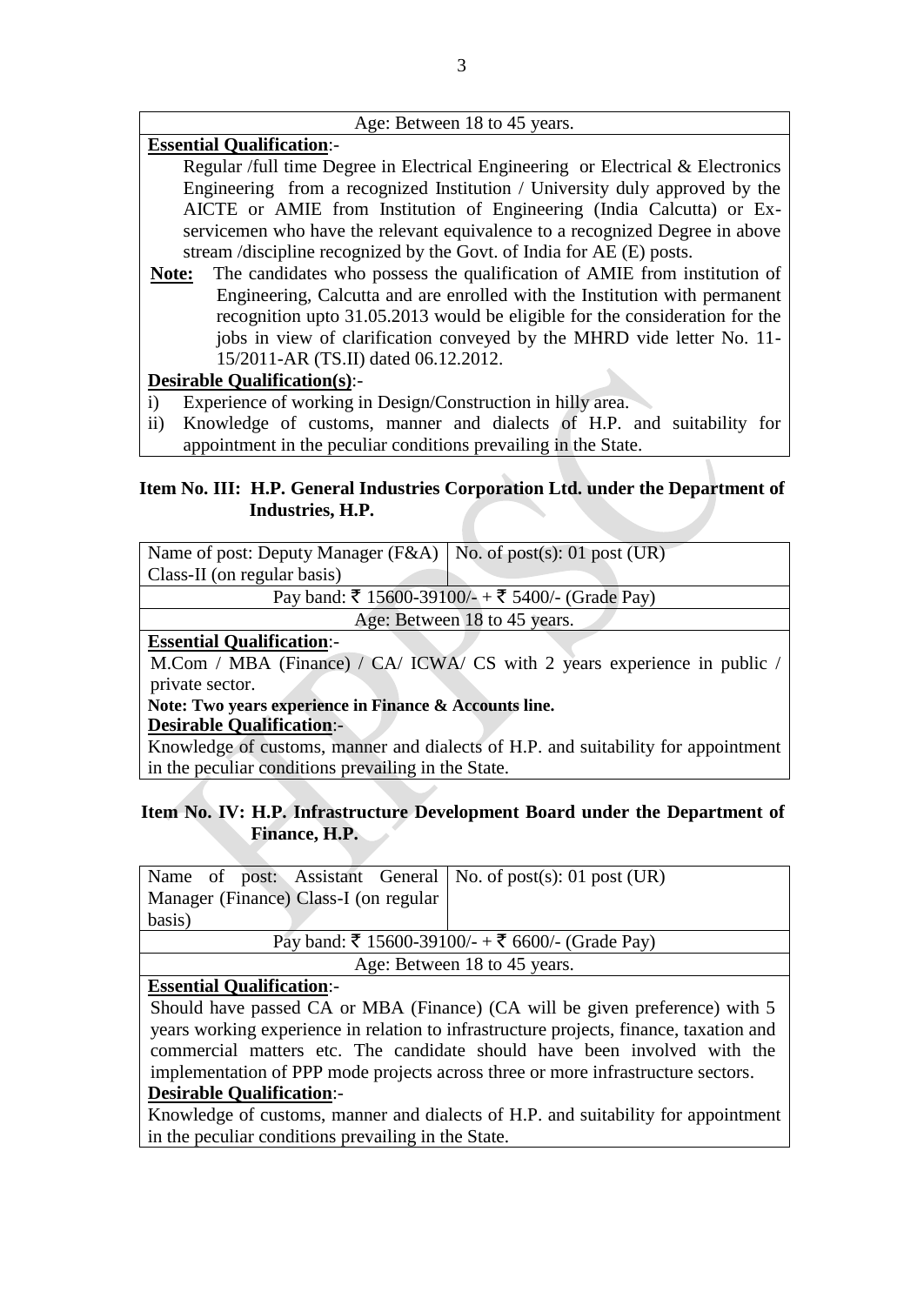# **Item No. V: Department of Technical Education, Vocational & Industrial Training, H.P.**

| post: Principal<br>of<br>Name                                                     |                                                                                | (B. | No. of post(s): $02$ posts (UR)                                              |  |  |  |
|-----------------------------------------------------------------------------------|--------------------------------------------------------------------------------|-----|------------------------------------------------------------------------------|--|--|--|
| Pharmacy), Class-I (Gazetted)                                                     | $($ on                                                                         |     |                                                                              |  |  |  |
| regular basis)                                                                    |                                                                                |     |                                                                              |  |  |  |
|                                                                                   | Pay band: ₹ 37400-67000/- + ₹ 10000/- (GP) + ₹ 3000/- (Special Allowance)      |     |                                                                              |  |  |  |
|                                                                                   | Age: 45 years and below.                                                       |     |                                                                              |  |  |  |
| <b>Essential Qualification:-</b>                                                  |                                                                                |     |                                                                              |  |  |  |
| (i)                                                                               |                                                                                |     | <b>QUALIFICATION AND EXPERIENCE FOR CANDIDATES FROM</b>                      |  |  |  |
| <b>TEACHING:</b>                                                                  |                                                                                |     |                                                                              |  |  |  |
| Ph. D Degree (with first class either at Bachelor's or Master's level in the      |                                                                                |     |                                                                              |  |  |  |
|                                                                                   | appropriate branch of specialization in Pharmacy with 10 years experience in   |     |                                                                              |  |  |  |
|                                                                                   |                                                                                |     | Teaching / Industry / Research out of which 05 years must be at the level of |  |  |  |
| Professor or equivalent.                                                          |                                                                                |     |                                                                              |  |  |  |
| (ii) QUALIFICATION & EXPERIENCE FOR CANDIDATES                                    |                                                                                |     | <b>FROM</b>                                                                  |  |  |  |
| <b>INDUSTRY AND PROFESSION:</b>                                                   |                                                                                |     |                                                                              |  |  |  |
|                                                                                   | Candidates from Industry / Profession with first Class Master's Degree in the  |     |                                                                              |  |  |  |
|                                                                                   | appropriate branch of specialization in Pharmacy and with 10 years experience  |     |                                                                              |  |  |  |
|                                                                                   | of which at least 05 years experience at senior level comparable to that of an |     |                                                                              |  |  |  |
| Professor would also be eligible.                                                 |                                                                                |     |                                                                              |  |  |  |
| <b>Desirable Qualifications:-</b><br><b>(b)</b>                                   |                                                                                |     |                                                                              |  |  |  |
| Administrative experience in a responsible position.<br>(i)                       |                                                                                |     |                                                                              |  |  |  |
| (ii)                                                                              |                                                                                |     | Knowledge of customs, manners and dialects of Himachal Pradesh and           |  |  |  |
| suitability for appointment in the peculiar conditions prevailing in the Pradesh. |                                                                                |     |                                                                              |  |  |  |

# **HOW TO APPLY:-**

**Detailed instructions for filling up Online Recruitment Applications are available on the above mentioned website.**

- a) **Desirous/ eligible candidates will have to apply online through official website of the Commission. Applications received through any other mode would not be accepted and will be rejected straightway**.
- b) The candidates, who wish to apply for more than one post, should apply separately for each post and will have to pay the requisite examination fees for each post in the prescribed manner.
- c) After submitting the Online Recruitment Application(s) (ORA), the candidates are required to take a printout of the finally submitted Online Recruitment Application and submit the same along with requisite attested documents / certificates in support of their eligibility to the Commission on the day of Screening Test for the concerned post and in other cases where direct Personality Test will be held, **10 days** time will be given to submit the documents failing which his/her candidature shall stand finally rejected. Non submission of the certificates will make them ineligible to sit in the examination/ to appear in the Personality Test.
- d) In case the candidate has applied against more than one item i.e. post published in the advertisement, the candidate is required to submit separate copies of requisite attested documents/ certificates along with the printout of the Online Recruitment Application of each post on the day of Screening Test for the respective posts.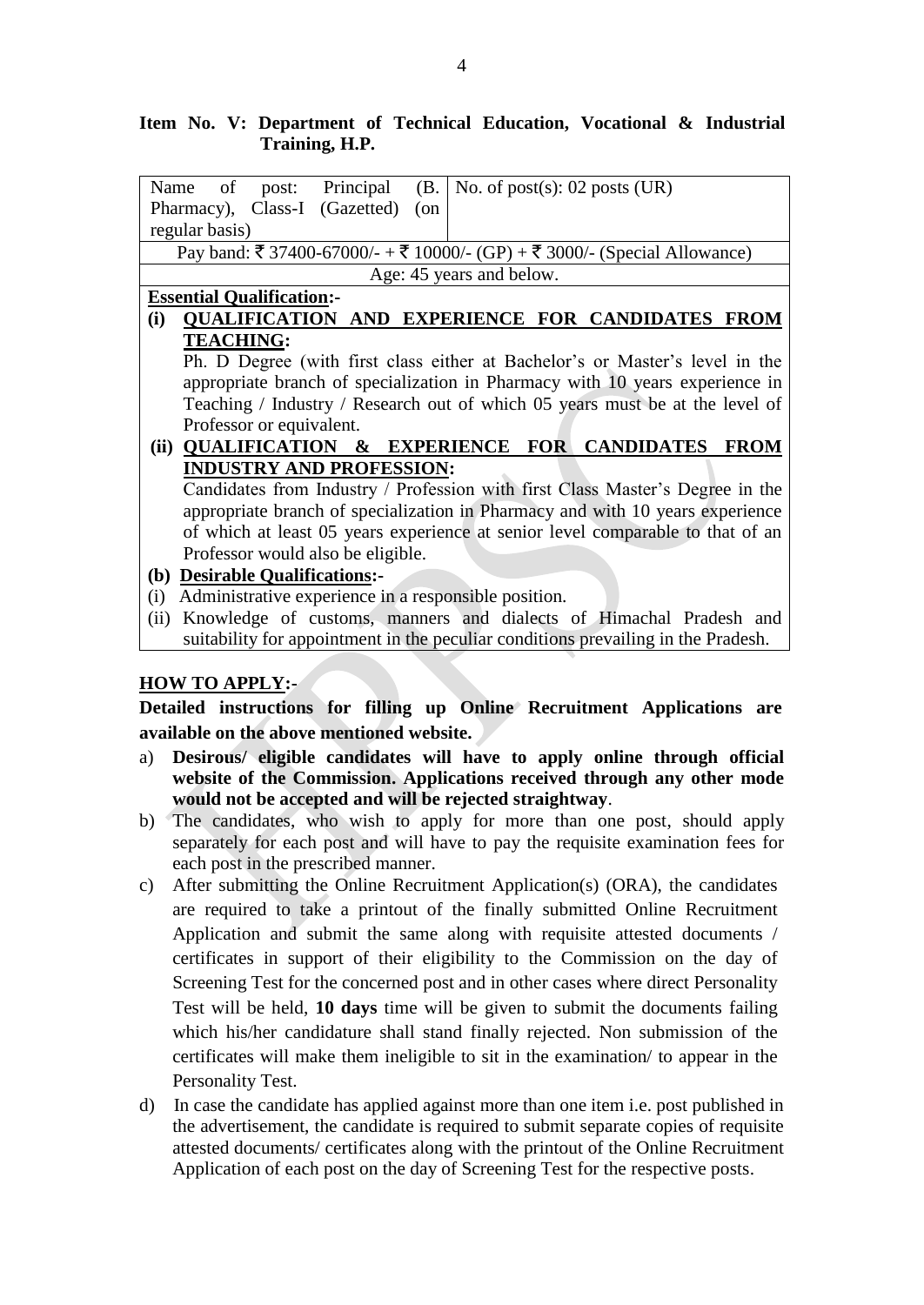#### **EXAMINATION FEES**:-

The detail of fee for respective categories is as under:-

| Sr. | Category                                                            | <b>Examination</b> |
|-----|---------------------------------------------------------------------|--------------------|
| No. |                                                                     | Fees               |
| 1.  | <b>General Category/ E.W.S.</b>                                     | ₹ 400/-            |
|     | {including General Physically Disabled, i.e. Orthopedically         |                    |
|     | disabled, Deaf & Dumb, Hearing impaired/ W.F.F. of HP/ Ex-          |                    |
|     | Servicemen of HP relieved from Defence Services on their own        |                    |
|     | request before completion of normal tenure, General wards of        |                    |
|     | Ex-SM of H.P., i.e. Dependent sons, daughters and wives of Ex-      |                    |
|     | SM of H.P. and candidates of other states (including reserved       |                    |
|     | category candidates of other states) }                              |                    |
| 2.  | S.C. of H.P. /S.T. of H.P. /O.B.C. of H.P./ BPL of H.P.             | ₹ 100/-            |
|     | (including S.C. /S.T. /O.B.C. Ex-Servicemen of H.P. relieved        |                    |
|     | from Defence Services on their own requests before completion       |                    |
|     | of normal tenure, SC/ ST/ OBC wards of Ex-SM of H.P., i.e.          |                    |
|     | Dependent sons, daughters and wives of Ex-SM and SC/ST/             |                    |
|     | OBC Persons with Disability).                                       |                    |
| 3.  | <b>Ex-Servicemen of H.P.</b> (Ex-Servicemen, who are relieved from  | No Fee             |
|     | Defence Services after completion of normal tenure)/ <b>Blind</b> / |                    |
|     | <b>Visually Impaired of H.P.</b>                                    |                    |

#### **Mode of Payment**:-

The desirous & eligible candidates shall pay requisite examination fee by debit or credit card or internet banking through "e-Payment Gateway", as the case may be, on or before the prescribed closing date for submission of online recruitment applications through OTRS portal. While making payment through "e-Payment Gateway" the candidate(s) shall pay the fixed amount through Debit or Credit Card only after accepting the "Terms and Conditions to apply online". Fee once paid shall not be refunded under any circumstances nor can the fee be held in reserve for any other examination or selection.

Before applying online, all candidates are advised to go through detailed instructions given on the above mentioned website.

NOTE:-Candidates should note that payment of fee can be made only through the modes prescribed above. Payment of fee through any other mode is neither valid nor acceptable. Applications submitted without the prescribed fee/ mode shall be summarily rejected.

#### **FACILITATION COUNTER FOR GUIDANCE OF CANDIDATES:-**

In case of any guidance/ information/ clarification regarding Online Applications, candidates can contact HPPSC's Reception Counter in person or on Toll Free No. 1800-180- 8004 or Ph. No. 0177-2629738 on any working day between 10:00 A.M. to 05:00 P.M. Queries related to online applications can also be mailed by the candidates on e-mail ID: [hppsc\\_shimla@msn.com.](mailto:hppsc_shimla@msn.com) No candidate will interact directly with the staff in the Recruitment Sections in the Commission's office.

### **ADMISSION/ REJECTION**:-

The candidates are required to submit a printout of online recruitment applications (ORA) alongwith self attested / attested copies of requisite documents in support of their eligibility for the concerned post(s) on the day of Screening Test and in other cases where direct Personality Test will be held, 10 days time will be given to submit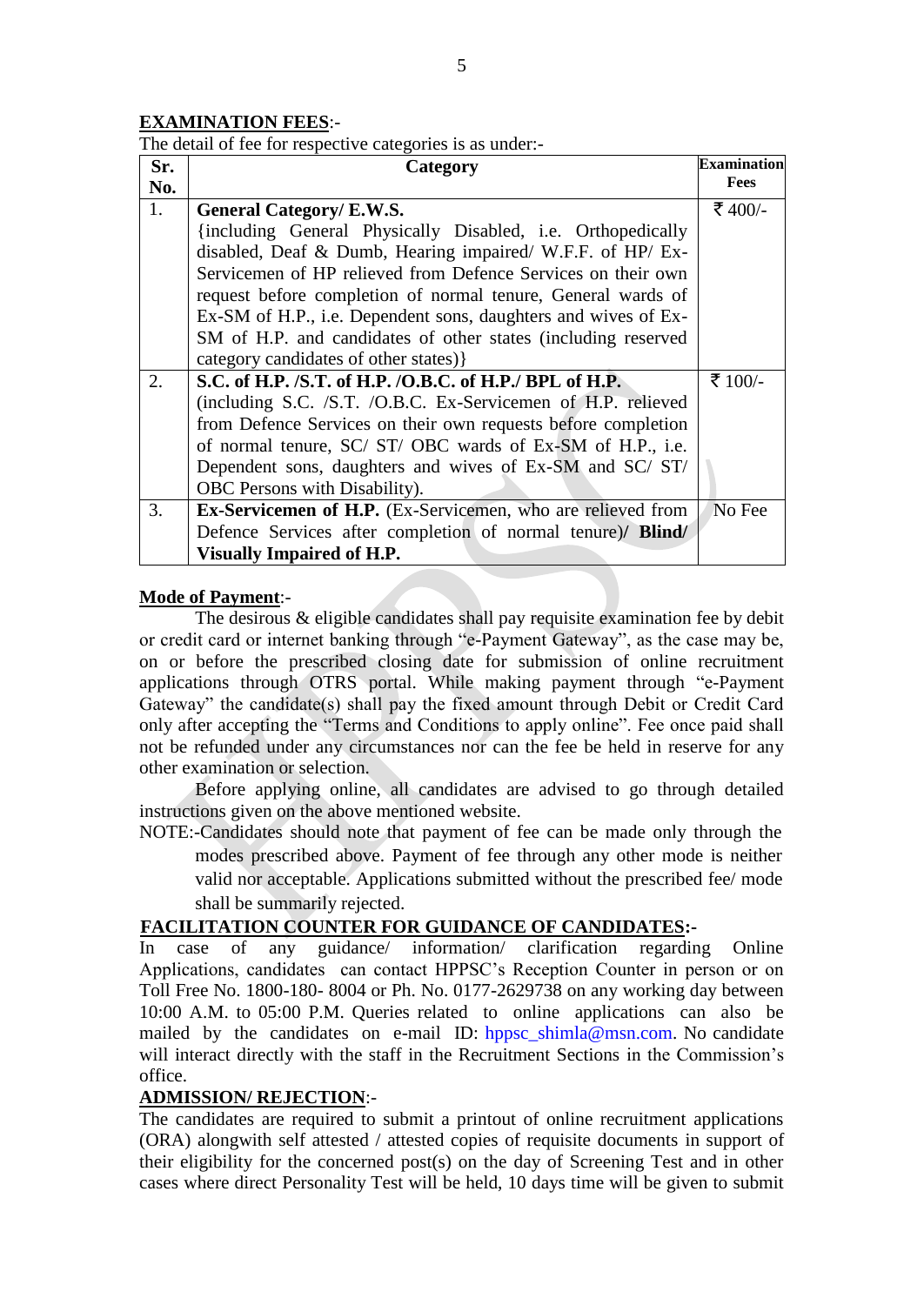requisite documents failing which his/her candidature shall stand finally rejected as per essential qualification(s) for the concerned post(s). The requisite documents submitted by the candidates, will be scrutinized and list of finally rejected candidates will be uploaded on the website of the Commission for information of all concerned. Besides, concerned candidates will be informed through e-mail(s) and SMSes. No separate intimation in this regard will be sent by post. Non submission of the certificates will make them ineligible to sit in the examination/ to appear in the Personality Test.

 Candidates, who will fail to submit the requisite documents as and when advised by the Commission, their candidature will be rejected and no further representation will be accepted.

### **Candidates are advised to visit the Commission's website from time to time for updates in their own interest.**

#### **e-Admission Certificate(s):**

No Admission Certificate(s) will be sent by post and provisionally admitted candidates will have to download their respective e-Admission Certificate along with instructions for the concerned post(s) from the official website of the Commission. Therefore, the candidates are advised to remember their User ID(s) and password(s) earlier created by the candidates to log in to download their respective e-Admission Certificate(s). The provisionally admitted candidates will have to paste a passport size photograph duly self attested / attested by a Gazetted Officer on the space provided on the downloaded e-Admission Certificate(s), failing which he/she will not be allowed to appear in the Screening Test/ Examination, in any condition/ circumstances, whatsoever.

# **SUBMISSION OF CERTIFICATES/ DOCUMENTS**:-

- THE CANDIDATES WILL HAVE TO UPLOAD ALL THE DOCUMENTS I.E. ESSENTIAL QUALIFICATION(S), AGE, EXPERIENCE AND CATEGORY IN SUPPORT OF THEIR ELIGIBILITY WHILE APPLYING FOR THE POST ON THE OTRS PORTAL AVAILABLE ON THE COMMISSION'S WEBSITE.
- $\checkmark$  THE CANDIDATES WILL ALSO HAVE TO SUBMIT THE PRINTOUT/ HARD COPY OF ONLINE APPLICATIONS ALONGWITH SELF ATTESTED/ATTESTED COPIES OF REQUISITE DOCUMENTS/ CERTIFICATES, i.e. ESSENTIAL QUALIFICATION(S), AGE, EXPERIENCE AND CATEGORY IN SUPPORT OF THEIR ELIGIBILITY ON THE DAY OF SCREENING TEST/ (COMPUTER BASED TEST/ OFF LINE TEST/ EXAMINATION) FOR THE CONCERNED POST AND IN OTHER CASES WHERE DIRECT PERSONALITY TEST WILL BE HELD, 10 DAYS TIME WILL BE GIVEN TO SUBMIT THE DOCUMENTS, FAILING WHICH THEIR CANDIDATURE WILL STAND CANCELLED.
- Note:- Original certificates will have to be produced at the time of personality test. If any, if their claim is found to be incorrect; besides rejection they may render themselves liable to disciplinary action by the Commission.
- $\checkmark$  The detailed particulars of such candidates will be uploaded on the website of the Commission to blacklist such debarred candidates.

#### **CATEGORY CLAIMS**:-

The category of the candidate claimed in the profile before he/she applied for the post shall be treated as final. In case his /her category undergoes a change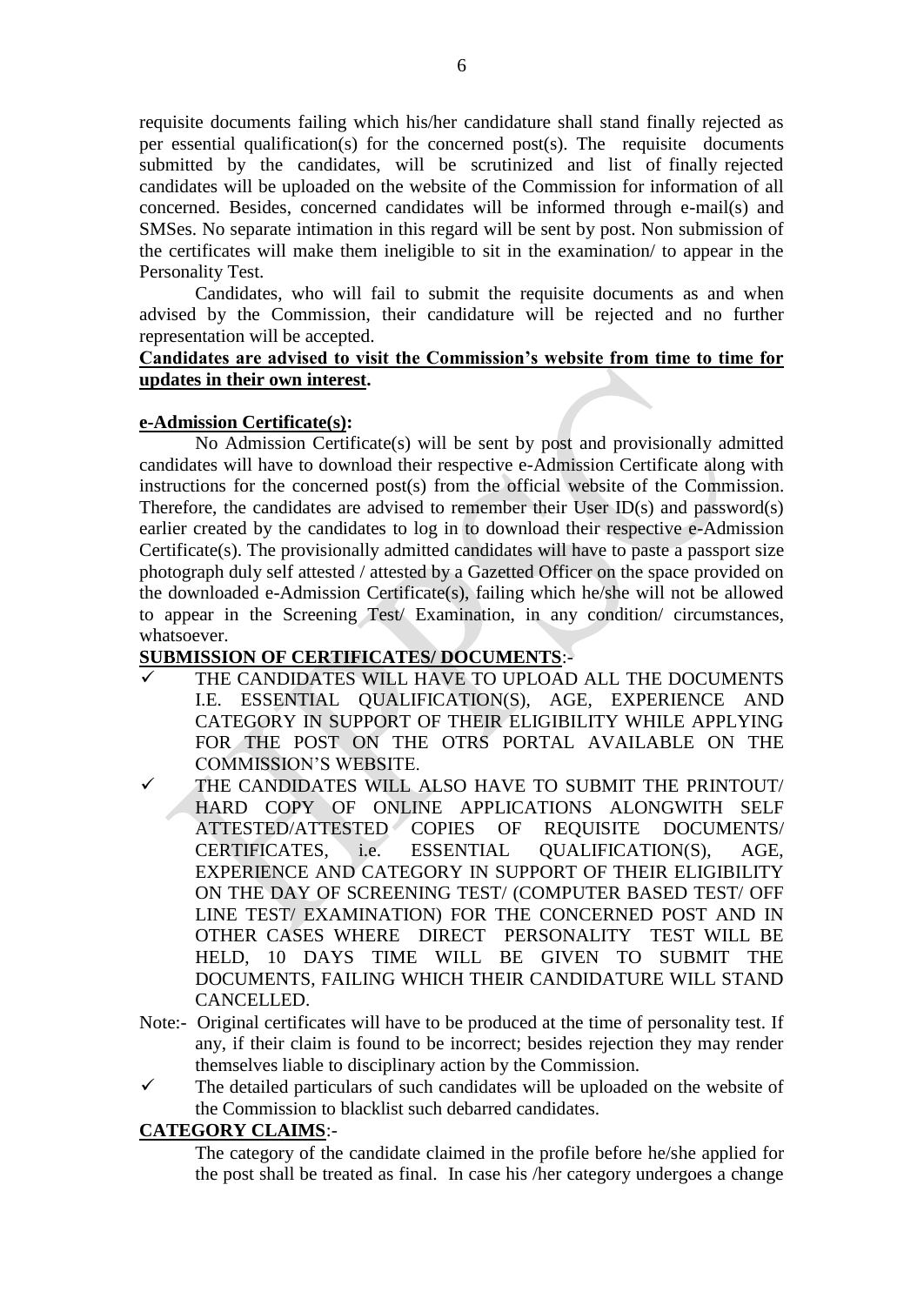before the last date notified for submission of online recruitment application through OTRS then the candidate shall have to cancel his/ her previous application and apply afresh under the category which he /she intends to claim after updating category in his/her profile. In such a situation the fees deposited by the candidate earlier shall stand forfeited and he/ she shall have to deposit fresh fees as is applicable for the category claimed by him/her.

S.C. of Himachal Pradesh / S.T. of Himachal Pradesh / O.B.C. of Himachal Pradesh/ EWS of Himachal Pradesh/ WFF of Himachal Pradesh / Ex-Servicemen of Himachal Pradesh and Physically Disabled of Himachal Pradesh candidates must possess such certificates(s) in support of their claims made in the Online Application(s) while applying for the concerned post(s). The benefit of reservation will be admissible on parental basis only. All the candidates belonging to reserved categories are also required to go through the relevant instructions of the Government of Himachal Pradesh issued from time to time in order to ensure that they are eligible under a particular category.

The Statutory certificates like bonafide Himachali, SC, ST, WFF & Legal heir issued on parental basis on the prescribed format are of permanent nature and are acceptable to the Commission.

# 1. **EX-SERVICEMEN OF HIMACHAL PRADESH**:-

The candidates belonging to Ex-Servicemen of Himachal Pradesh will have to furnish Discharge Certificate and full detail in respect of their P.P.O. No., Rank and date of retirement from the Defence Services to claim the benefit of reservation for the category of Ex-Serviceman of Himachal Pradesh.

2. **WARDS OF EX-SERVICEMEN OF HIMACHAL PRADESH, i.e. DEPENDENT SONS, DAUGHTERS AND WIVES OF EX-SM OF H.P**.:- Dependent sons, daughters & wives of Ex-Servicemen of Himachal Pradesh (Wards of Ex-Servicemen of Himachal Pradesh) may apply against the posts specifically reserved for Wards of Ex-Servicemen category (i.e. Dependent sons, daughters and wives) and not against the posts reserved for Ex-Servicemen of H.P. in order to avoid rejection of their candidature at any later stage for the concerned post(s). Candidates belonging to Wards of Ex-SM category will have to submit a Dependent Certificate issued by the competent authority and an undertaking that no person in the family has been rehabilitated through employment against the posts reserved for Ex-Servicemen with the H.P. Govt./ Corporation/ Board/ Autonomous Body of H.P. as well as Central and other State/ Union Territory Government or PSU/ Autonomous Body / Banks etc. under the control of the said Central or other State / Union Territory Government in accordance with the guidelines / instructions issued by the Government of H.P. from time to time. The daughters of Ex-Servicemen will also have to submit an undertaking to the effect that she is un-married and dependent upon her father in support of her category claim on the day of personality test.

# 3. **OBC of H.P. (OTHER BACKWARD CLASSES OF HIMACHAL PRADESH)**:-

The candidates belonging to OBC of H.P. category must produce OBC certificate(s) on the prescribed format valid till the relevant term of the Financial Year (i.e.  $1<sup>st</sup>$  April to  $31<sup>st</sup>$  March) as notified by the Government of Himachal Pradesh from time to time. Candidates must have a valid OBC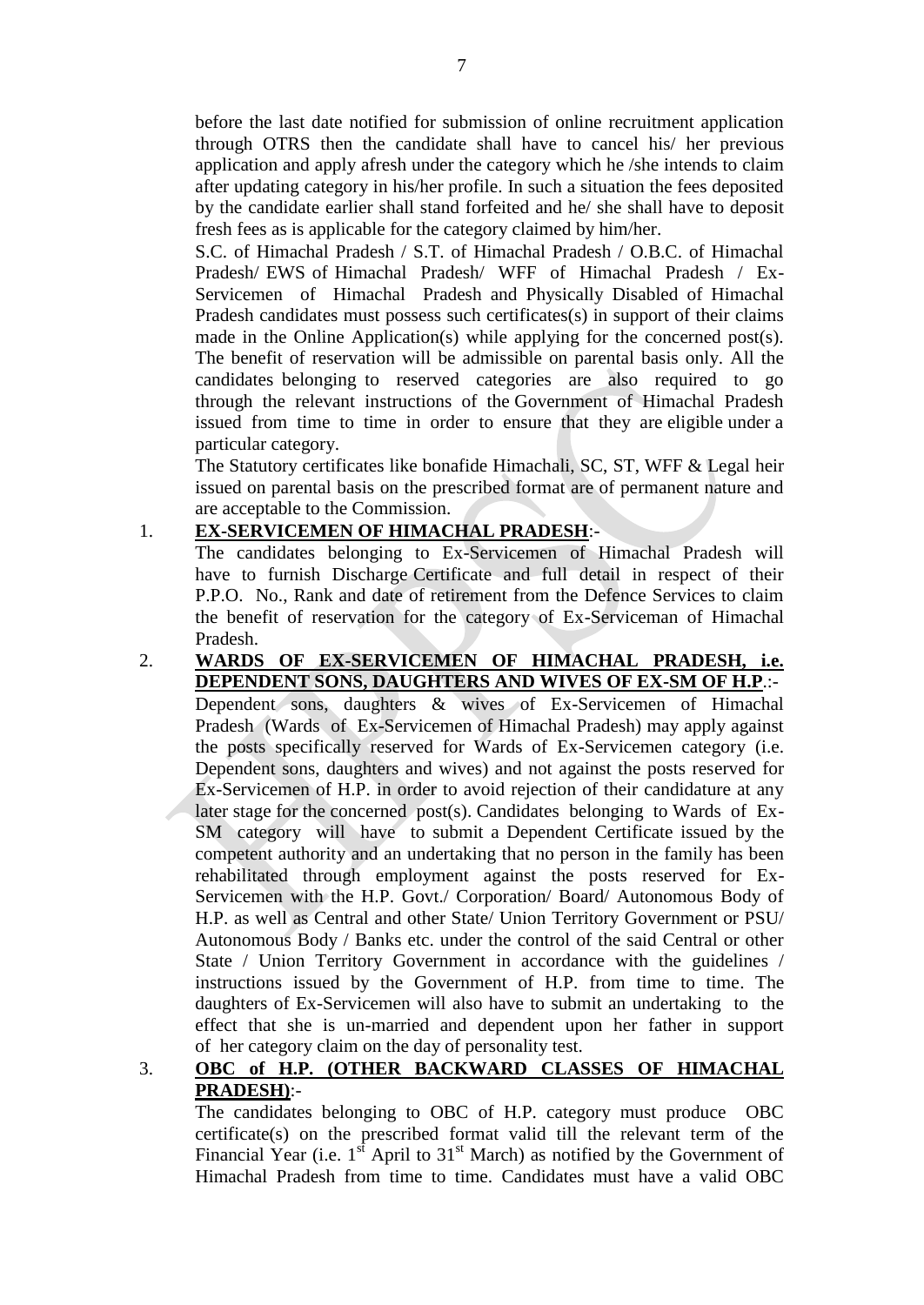Certificate covering the entire period from last date of submission of online applications till date of personality test/ evaluation along with an undertaking that his / her status as OBC has not been changed and he / she has not been excluded from the category of O.B.C. of H.P. on account of being covered under creamy layer.

# 4. **EWS of H.P. (ECONOMICALLY WEAKER SECTIONS OF H.P.)**:-

The benefit of reservation under the EWS category (other than SCs/ STs/ OBCs) in posts under the Government of Himachal Pradesh can be availed upon production of an Income and Asset Certificate issued by the competent authority in the State Government (Himachal Pradesh) The reservation under the category of EWS will be as per instructions issued by the Government of Himachal Pradesh (in the Department of Personnel) vide letter No. PER (AP)- C-B (12)-1/2019 dated  $11^{th}$  June, 2019.

# 5. **WFF OF H.P. (WARDS OF FREEDOM FIGHTERS OF HIMACHAL PRADESH)**:-

For the posts reserved for Wards of Freedom Fighters of Himachal Pradesh (WFF of H.P.), sons/ grandsons/ daughters/ grand daughters of Freedom Fighters of Himachal Pradesh, who have been appointed on regular basis as well as married daughters/ grand daughters shall not be entitled for the benefits of reservation provided to the wards of Freedom fighters in Government services, against the identical posts in the same scale. The employed children/ grand children and married daughters / grand daughters of Freedom Fighters will be deemed to have been excluded from the definition of Ward of Freedom Fighter for the purpose to this extent. The children/ grand children of Freedom fighters of Himachal Pradesh, who have been appointed in Govt. / Semi Govt. or Private Sector etc. services against the post(s) reserved for the wards of Freedom Fighters on regular basis will remain entitled to compete for higher rank/ grade posts/ services on the basis of reservation earmarked to the wards of Freedom Fighters of Himachal Pradesh. The un-married daughters/ grand daughters will have to submit an undertaking being spinster (un-married) in support of their claim(s). Otherwise such candidates will be rejected straightway.

# **ELIGIBILITY CONDITIONS**:-

- (i) The date of determining eligibility of all candidates in terms of essential qualification(s), experience etc., if any, shall be reckoned as on last date prescribed for submission of Online Applications through Online Recruitment Applications (ORA) portal, i.e.  $17<sup>th</sup>$  September, 2019.
- (ii) The reserved category candidates falling under vertical reservation i.e. S.C. / S.T. / O.B.C. / E.W.S., who are appointed on their own merit and not owing to reservation will not be adjusted against reserved points and they will be adjusted against unreserved points. The S.C. / S.T. candidate appointed on their own merit (by direct recruitment or promotion) and adjusted against unreserved points will retain their status of S.C. / S.T. and will be eligible to get benefit of reservation in future /further promotions, if any. However, only such S.C./ S.T./ O.B.C. / E.W.S. candidates falling under vertical reservation, who are selected on the same standard as applied to General candidates, shall not be adjusted against reserved vacancies. In other words, when a relaxed standard is applied in selecting S.C. / S.T. / O.B.C. / E.W.S. candidates, for example in the age-limit, experience, qualification, permitted number of chances in written examination (screening test / written examination), extended zone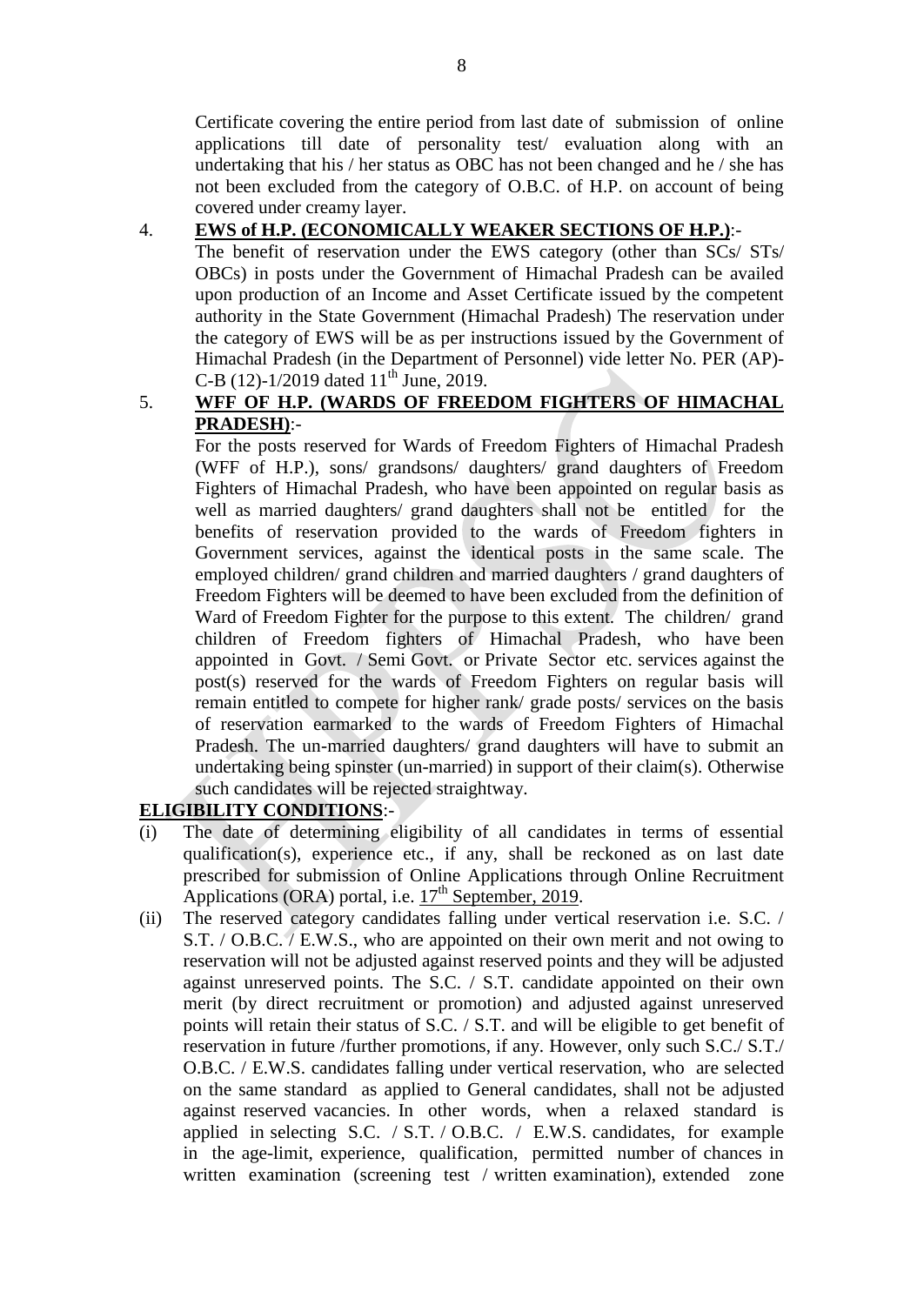of consideration larger than what is provided for general category candidates etc., the S.C. / S.T. / O.B.C. / E.W.S. candidates are to be counted against reserved vacancies. Such candidates would be deemed as unavailable for consideration against unreserved vacancies in accordance with the instructions of the Government (in the Department of Personnel) issued vide letter No. PER  $(AP)$ -C-F  $(1)$ -2/2001 dated  $12<sup>th</sup>$  November, 2014.

The candidates belonging to reserved categories falling under horizontal reservation i.e. Ex-servicemen / Wards of Ex-servicemen, Children / Grand Children of Freedom Fighters (W.F.F.), Persons with Disabilities, Distinguished Sportspersons and B.P.L. who acquire merit / marks on at par with the purely general candidates shall not be selected / appointed against general / unreserved posts and will be adjusted against the post reserved for respective category falling under horizontal reservation. However, it does not debar or preclude a candidate falling under vertical / horizontal reservation from applying and competing for any unreserved post subject to his / her eligibility and clearing the written test / personality test successfully without any relaxation.

- (iii) For recruitment to the post(s) to be filled up on the basis of experience, it will be necessary for the candidates to have the required experience for determining his/ her eligibility after acquiring the requisite essential educational qualification(s).
- (iv) The decision of the Commission regarding eligibility etc. of a candidate for admission to Personality Test or selection will be final and no correspondence / personal enquiries will be entertained.
- (v) Onus of proving that a candidate has acquired requisite degree/ essential qualification by the stipulated date, shall be on the candidate and in the absence of proof to the contrary, the date as mentioned on the face of certificate/ degree or the date of issue of certificate/degree shall be taken as date of acquiring essential educational qualification. No extra opportunity shall be provided to the candidates to produce appropriate certificates at the time of personality test(s).
- (vi) In respect of equivalent clause in Essential Qualifications, if a candidate is claiming a particular qualification as equivalent qualification as per the requirement of advertisement, then the candidate is required to produce order/ letter in this regard, indicating the Authority (with number and date) under which it has been so treated otherwise the candidature/ Online Application is liable to be rejected.

**AGE:**- As mentioned against each post.

# **Clarification**:-

(i) Five years relaxation in upper age limit is admissible only to the bonafide SC of H.P. / ST of H.P. / OBC of H.P. /WFF of H.P. / Persons with disabilities of Himachal Pradesh. For H.P. Govt. employees and Ex-Servicemen of H.P.; age relaxation is as per Government's instructions issued from time to time. **However, age relaxation is admissible only in case there is any post(s) reserved for particular category.**

(ii) Age of a candidate shall be reckoned as on 01.01.2019.

## **COMPUTER BASED TEST/ OFFLINE TEST (OBJECTIVE OR DESCRIPTIVE/ EXAMINATION/ PERSONALITY TEST/ FINAL SELECTION**:-

(i) In cases where the number of eligible candidates for recruitment to the post(s) advertised by the Commission is inordinately large, the Commission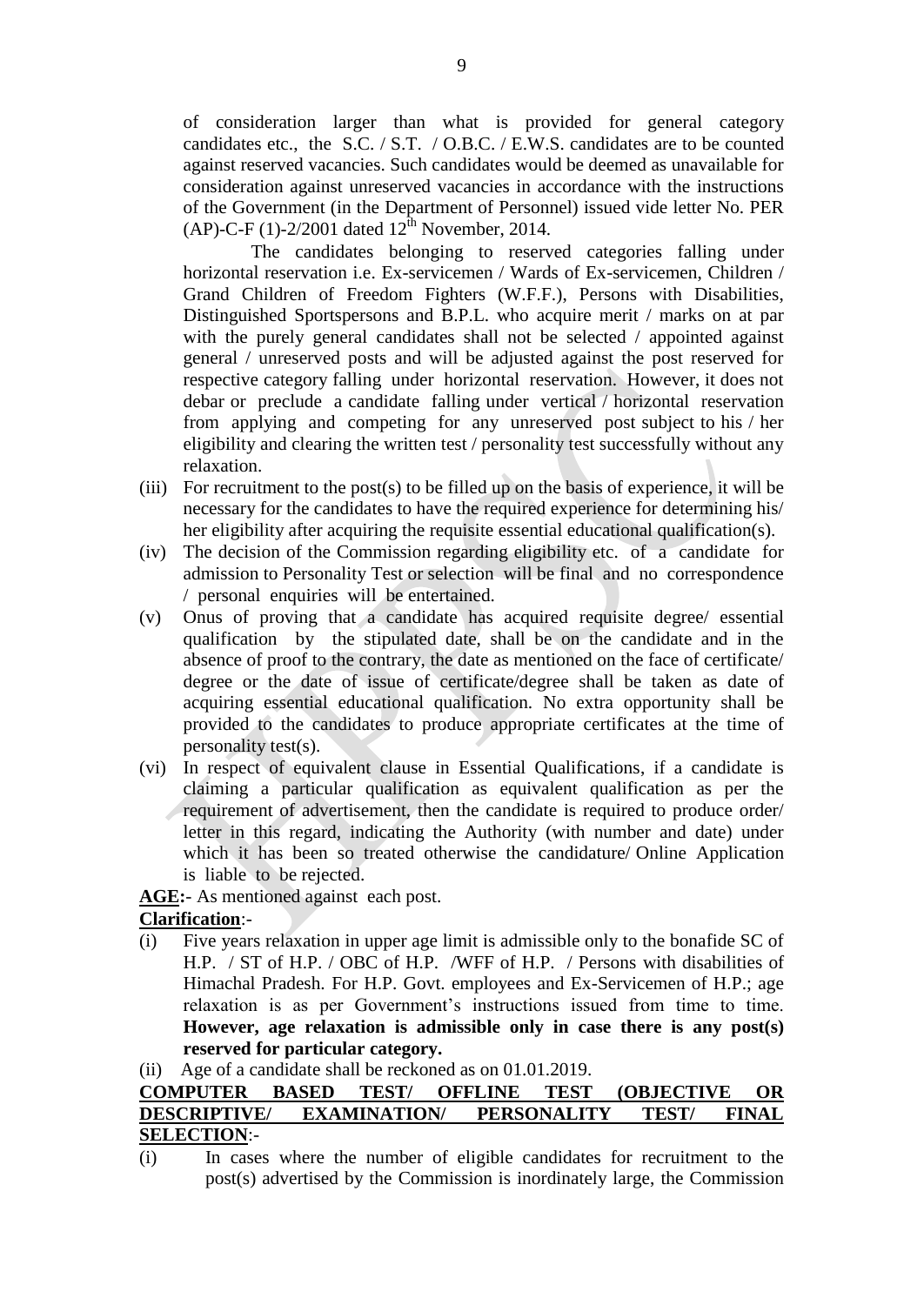may limit / shortlist the number of eligible candidates to be called for personality test(s) by subjecting them to either Computer based Screening Test (objective-type) or Offline Screening Test (objective / descriptive) of two hours duration.

Provided that Computer Based Screening Test shall be conducted in single slot with same question paper and in different slots with different set of question papers depending upon the total number of candidates who have to take the test and the number of computer terminals available to the Commission at the particular date for Computer Based Screening Test.

- (ii) Marks obtained in the Screening Test are only meant to short list the number of candidates for personality test(s) and are in no way to be presumed by the candidates as being their merit for final selection. **Minimum pass marks in Computer Based Test / Offline Test (objective or descriptive) are 25% for the candidates of General category and 20% for the candidates of reserved categories.** Any correlation drawn by the candidates between their score in the Screening Test and final merit at a later stage is completely unwarranted. No representation(s) shall be entertained in this regard. Final selection of a candidate will be made solely on the basis of his/ her performance in the Personality Test, which will be of maximum 100 marks. The minimum pass marks in personality test are 45 for the candidates of general category and 35 marks for the candidates of reserved categories.
- (iii)(a). Where selection is to be made on the basis of performance of the candidates having qualified the Computer Based Test / Offline Test (objective or descriptive), before the Personality Test Board, a candidate scoring more marks in the Personality Test shall be placed above the candidate scoring lesser marks in the Personality Test. If the candidates will score equal marks in the Personality Test, then a candidate securing more marks in the Computer Based Test /Offline Test (objective or descriptive) will be placed above the candidate securing lesser marks in the Computer Based Test / Offline Test (objective / descriptive). In case the marks of Computer Based Test / Offline Test (objective or descriptive) are equal then the candidate who is senior in age will be placed above the candidate junior in age.
	- (b). Where selection is to be made purely on the basis of performance of the candidates before the Personality Test Board, a candidate scoring more marks in the Personality Test shall be placed above the candidate scoring lesser marks in the Personality Test. If the candidates will score equal marks in the Personality Test, then a candidate who is senior in age will be placed above the candidate junior in age.
- (iv) In the Computer Based Test (CBT) (objective type) there will be 100 questions of 01 mark each on the basis of syllabus to be approved by the Commission for the test. Each question will be followed by four (a, b, c, d) answer options. The candidate will have to click on the 12 circle adjacent to the option he / she think is correct. The key of CBT (objective type) shall be uploaded online on the 'MY EXAMINATION MY ONLINE REVIEW' in the User ID of the concerned candidates immediately after the conduct of computer based test for calling objections against the answer key, if any. Three days time from the day of publishing the key (day of publishing the key plus 3 (three) days upto 11.59 P.M. of the last date of receipt of objections after which the link will be disabled) shall be given for inviting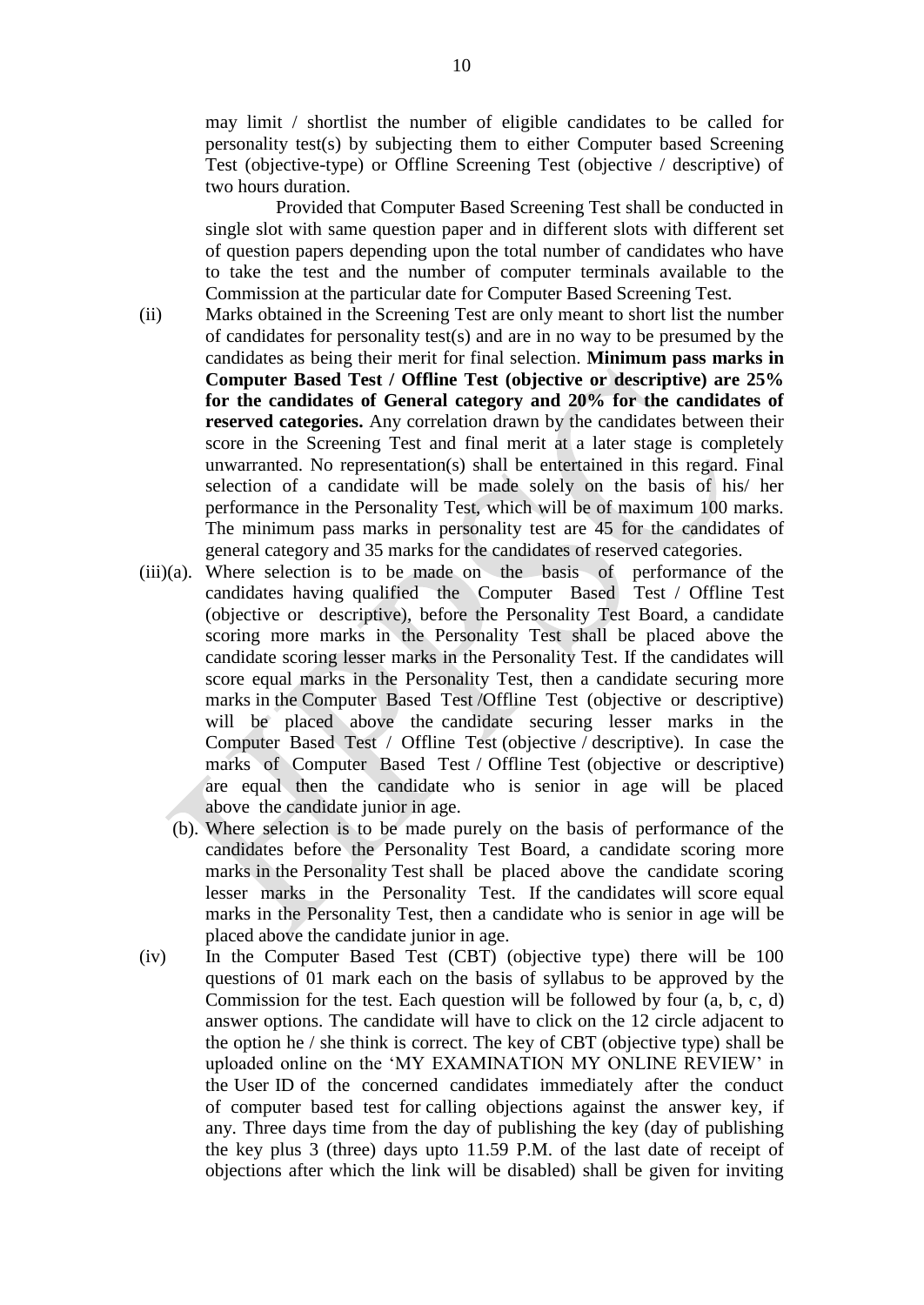objections in the key which shall be submitted only in online mode. Objection(s) submitted in any other mode will not be entertained. The objections, if any, will be got verified from the concerned Subject Expert / Paper Setter and, if found correct, a revised key of that screening test shall be prepared. The final / revised answer key alongwith question paper shall be uploaded on the website of the Commission immediately after the declaration of the result of CBT.

- (v) In the Offline Test (objective type) there will be 100 questions of 01 mark each on the basis of syllabus to be approved by the Commission for the test. Each question will be followed by four (a, b, c, d) answer options. The candidate will have to encircle / blacken the option he / she thinks is right / correct on the OMR answer sheet. The key of Offline Test (objective type) shall be uploaded on the official website immediately after the conduct of test for inviting objections, if any, from the candidates. Seven days time (day of publishing the key plus seven days upto 05.00 P.M. of the prescribed last date of receipt of objections) shall be given for inviting objections, if any, against the provisional key. The objections, if any, will be got verified from the concerned Subject Expert / Paper Setter and, if found correct, a revised key of that Screening Test shall be prepared. The final / revised answer key shall be uploaded on the website of the Commission immediately after declaration of result of screening test.
- (vi) There will be negative marking for incorrect answers (as detailed below) for all questions:
	- a. There are four alternatives for the answers to every question. For each question for which a wrong answer has been given by the candidate, one fourth (0.25) of the marks assigned to that question will be deducted as penalty.
	- b. If a candidate gives more than one answer, it will be treated as a wrong answer even if one of the given answers happen to be correct and there will be same penalty as above for that question.
	- c. If a question is left blank i.e. no answer is given by the candidate, there will be no penalty for that question.
	- d. Where there will be two correct answers instead of one correct answer out of four options of a question, all those candidates who will click / encode any one of these two correct answers will be awarded marks allotted to that question.
- (vii) Marks of the candidates obtained in Screening Test {Computer Based Test (CBT)/ Offline} & Personality Test (if appeared) & cut off marks shall be displayed on the Commission's website after the declaration of final result for their information. Besides this no other information shall be made available either by means of a hard copy or soft copy.
- (viii) For more information of candidates, HPPSC (Procedure & Transaction of Business and Procedure for the Conduct of Examinations, Screening Tests & Interviews etc.) Rules, 2018 are available on Commission's website.
- (ix) The eligibility of candidate(s) called for the personality test will be determined on the basis of original documents produced on the day of personality test and the Commission will not be responsible if the candidature of any candidate is rejected at that stage or at the time of verification by the appointing authority. As such, admission to the screening test/ examination/ personality test shall be purely provisional.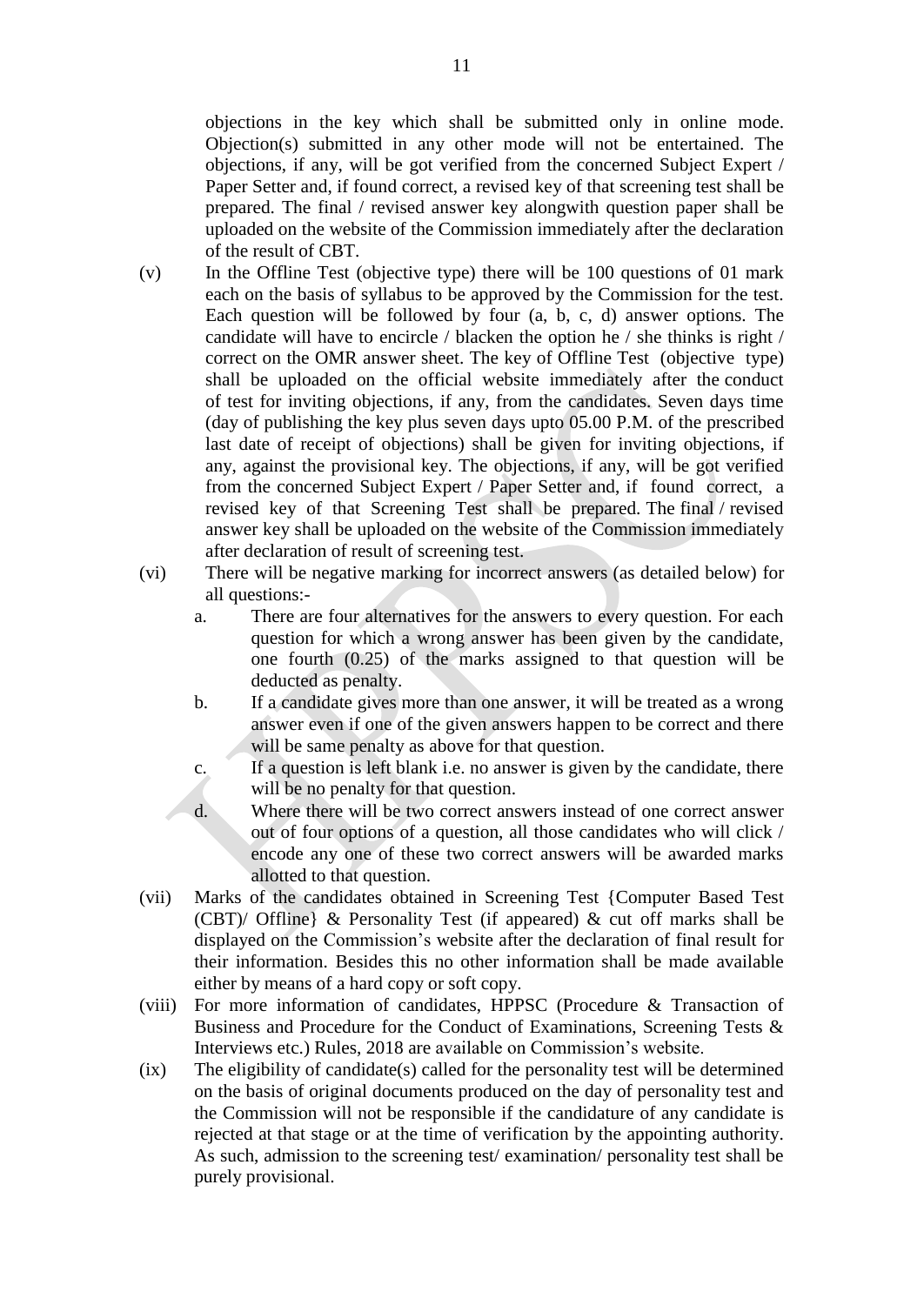- (x) Summoning of the candidate(s) for Personality Test; conveys no assurance whatsoever that they will be selected or recommended. Appointment orders to the selected candidate(s) will be issued by the appropriate appointing authority.
- (xi) If any person with disability requires scribe/ reader, having disability of 40% or more, he / she has to request for the same in writing to the Commission alongwith copy of disability certificate issued by the competent authority at least seven days prior to the screening test for the concerned post. Such applications will be entertained on merit and as per rules.
- $(xii)$  Re-checking / re-evaluation, for the written examination(s) Screening Tests (either offline or online) will not be allowed in any case.

# **OTHER CONDITIONS**:-

- 1. All candidates, whether in Government Service or Government owned Industrial or Public Enterprises or other similar organizations or in private employment should submit their applications online directly to the Commission. Persons already in regular Government service, whether in a permanent or temporary capacity are required to submit a declaration that they have informed in writing to their Head of Office/ Department that they have applied for a particular post. In case, a communication is received from their employer by the Commission withholding permission to any candidate applying for/ appearing for the examination, his/her application(s) will be liable to be rejected.
- 2. Casual/ adhoc / daily rated/ work charged employees do not need to produce NOC from the concerned employer.
- 3. In Government service (regular service) candidates may apply to the Commission along with requisite examination fees with information to their Head of Departments / Employer for issuing NOC. Any candidates, who are in regular Government Service or Government owned Industrial service, will not be interviewed unless he/she produces NOC from the concerned employer.
- 4. It may be ensured by the candidates before submitting the applications that furnishing of false information and documents or suppression of any factual information in the application form would entail disqualification. If the fact that false information / document(s) has been furnished or that there has been suppression of any factual information in the application; comes to the notice at any time during the service of a person, his service would be liable to be terminated.
- 5. The candidates applying for the post(s) should ensure that they fulfill all the eligibility conditions for admission to the examination. Their admission at all stages of screening test/ examination for which they are admitted by the Commission, viz., written examination and Personality Test will be purely provisional, subject to their satisfying the prescribed eligibility conditions. If on verification at any time before or after the written examination or personality test, it is found that they do not fulfill any of the eligibility conditions; their candidature for the concerned examination will be cancelled by the Commission.
- 6. Candidate, who is or has been declared by the Commission to be guilty of:-
	- (a) Obtaining support for his/her candidature by the following means, namely:
		- offering illegal gratification to, or
		- applying pressure on, or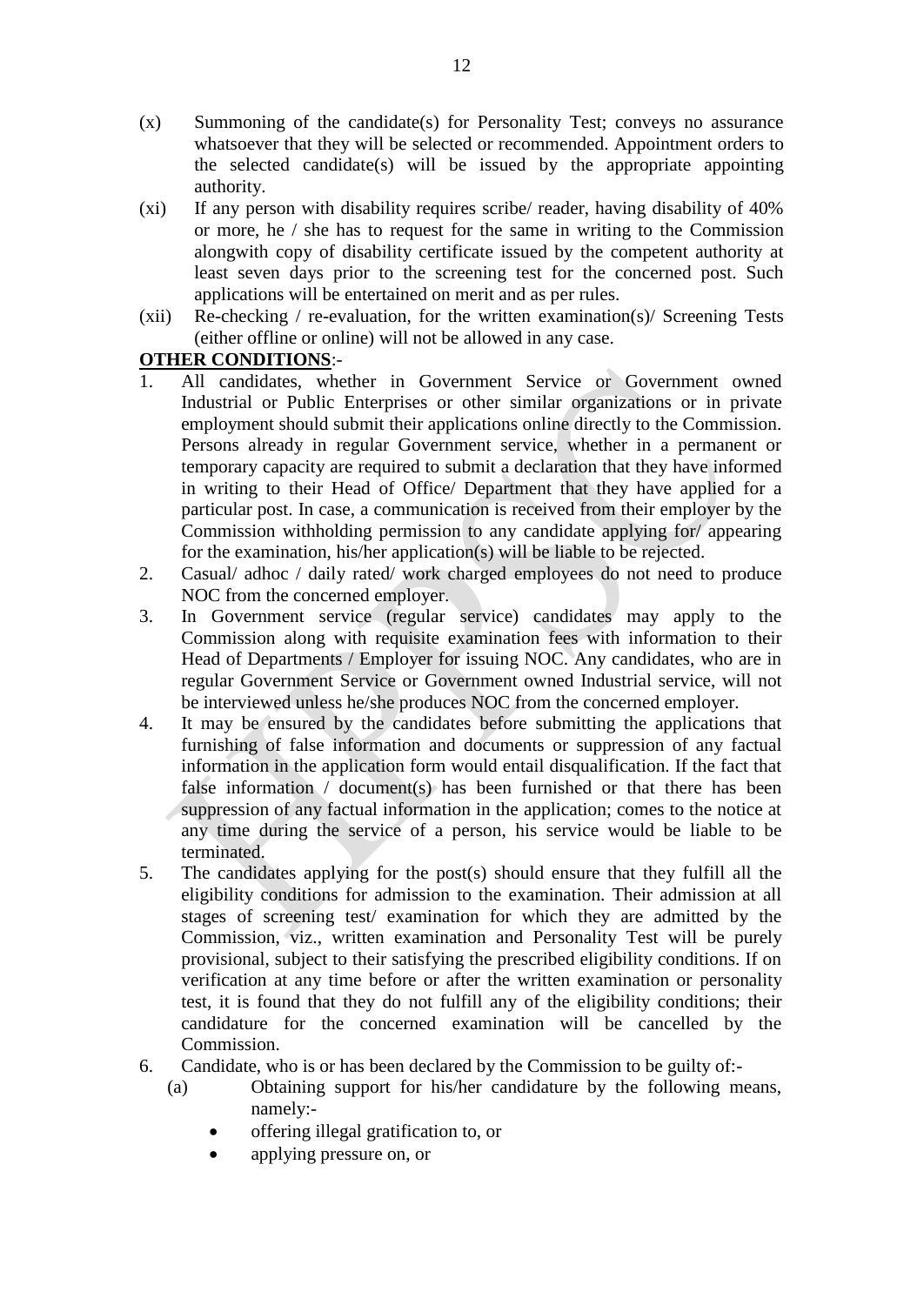- blackmailing, or threatening to blackmail any person connected with the conduct of the examination, or
- (b) impersonating, or
- (c) procuring impersonation by any person, or
- (d) submitting fabricated documents or documents which have been tampered with, or
- (e) making statements which are incorrect or false or suppressing material information, or
- (f) resorting to the following means in connection with his/her candidature for the examination, namely:
	- obtaining copy of question paper through improper means,
	- finding out the particulars of the persons connected with secret work relating to the examination,

influencing the examiners, or

- (g) using unfair means during the examination, or
- (h) writing obscene matter or drawing obscene sketches in the scripts, or
- (i) misbehaving in the examination hall including tearing of the scripts, provoking fellow examinees to boycott examination, creating disorderly scene and the like, or
- (j) harassing or doing bodily harm to the staff employed by the Commission for the conduct of their examinations, or
- (k) being in possession of or using mobile phone, pager or any electronic equipment or device or any other equipment capable of being used as a communication device during the examination; or
- (l) violating any of the instructions issued to candidates along with their admission certificates permitting them to take the examination, or
- (m) attempting to commit or as the case may be abetting the Commission of all or any of the acts specified in the foregoing clauses; may in addition to rendering himself/herself liable to criminal prosecution, be liable:-

to be disqualified by the Commission from the examination for which he/she is a candidate and/or

- (n) to be debarred either permanently or for as specified period:
	- by the Commission from any examination or selection held by them.
	- by the Central Government from any employment under them, and
- (o) if he/she is already in service under Government to disciplinary action under the appropriate Rules. Provided that no penalty under these Rules shall be imposed except after:
	- giving the candidate an opportunity of making such representation, in writing as he/she may wish to make in that behalf; and
	- taking the representation, if any, submitted by the candidate within the period allowed to him/her into consideration.
- 7. The centres of holding the examination(s) are liable to be changed at the discretion of the Commission. However, every effort will be made to allot the examination centre(s) of their choice to the candidates. But, the Commission may, at its discretion, allot a different centre to a candidate when circumstances so warrant.